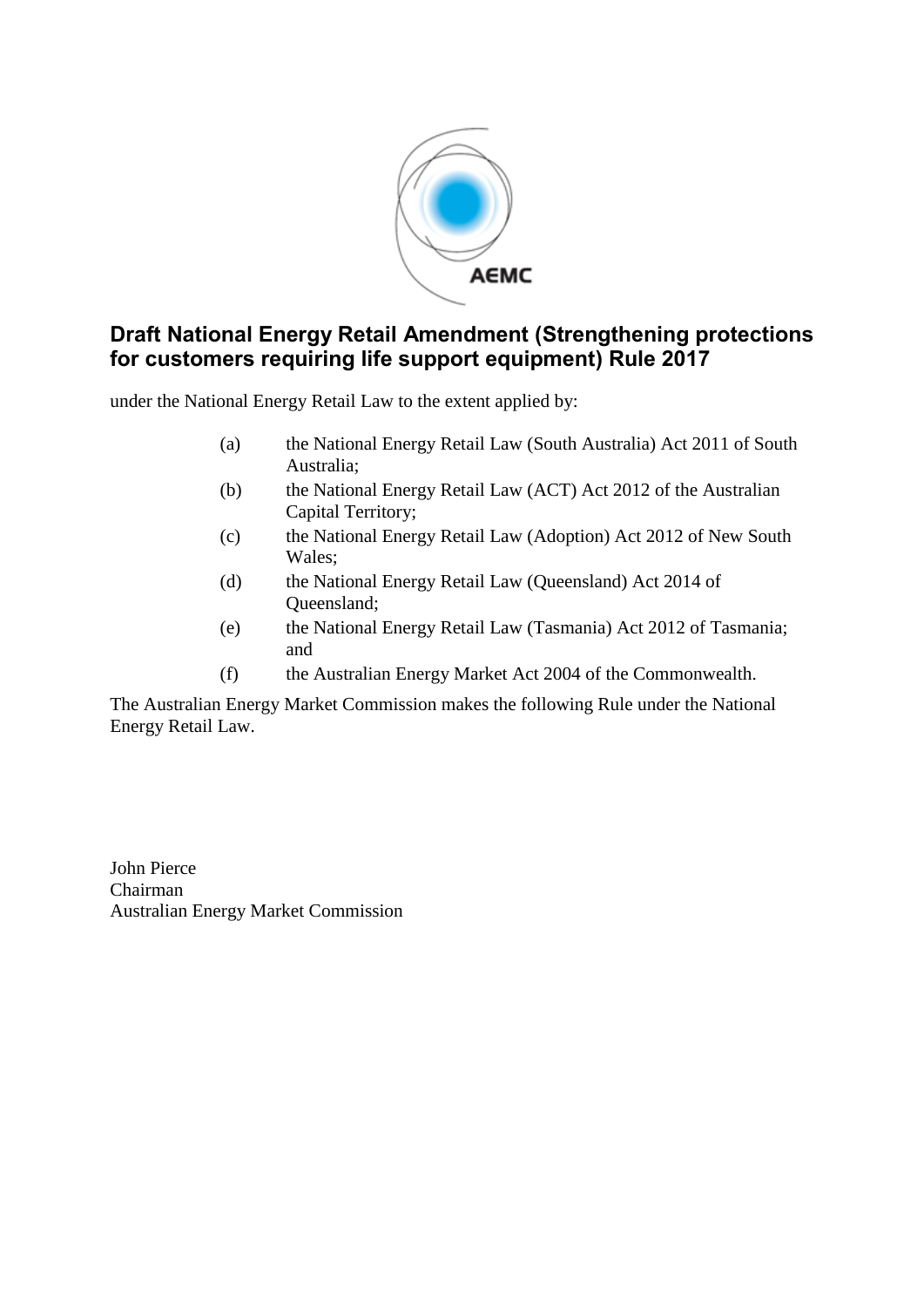# **Draft National Energy Retail Amendment (Strengthening protections for customers requiring life support equipment) Rule 2017**

# **1 Title of Rule**

This Rule is the Draft National Energy Retail Amendment (Strengthening protections for customers requiring life support equipment) Rule 2017.

## **2 Commencement**

Schedule 1 commences operation on [DATE TO BE DETERMINED].

Schedule 2 commences operation on [DATE RULE IS MADE].

## **Note:**

Draft rule is based on the National Energy Retail Rules as they will be on 1 December 2017.

# <span id="page-1-0"></span>**3 Amendment of the National Energy Retail Rules**

The National Energy Retail Rules are amended as set out in [Schedule 1.](#page-2-0)

# <span id="page-1-1"></span>**4 Savings and Transitional Amendments to the National Energy Retail Rules**

The National Energy Retail Rules are amended as set out in [Schedule 2.](#page-12-0)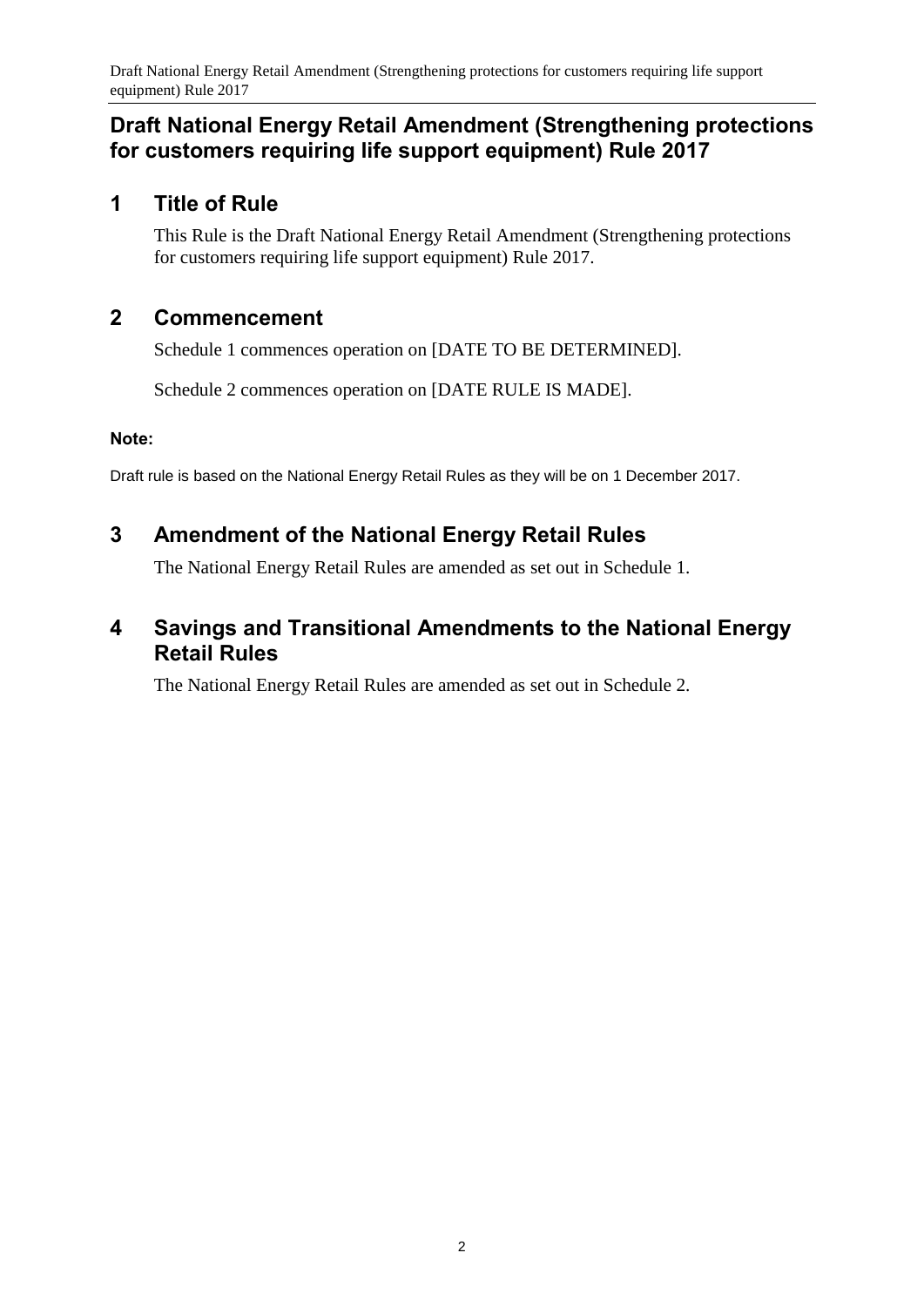Draft National Energy Retail Amendment (Strengthening protections for customers requiring life support equipment) Rule 2017

## <span id="page-2-0"></span>**Schedule 1 Amendments of the National Energy Retail Rules**

[\(Clause](#page-1-0) 3)

## **[1] New Rule 123A Definitions**

After rule 123, insert:

## **123A Definitions**

In this Part:

**confirmation reminder notice** – see subrule  $124A(1)(b)$ ;

**deregistration or deregister** means the updating of a retailer's or distributor's registration of a customer's premises under subrules 124(1)(a), 124(2), 124(3)(a) or 124(4) to remove, for the particular premises, the requirement for *life support equipment*;

**deregistration notice** means a notice issued by a retailer or distributor to inform a customer the premises will cease to be registered as requiring *life support equipment* if the customer does not provide medical confirmation by the date specified in the deregistration notice;

**medical confirmation** means certification from a registered medical practitioner that a person residing or intending to reside at a customer's premises requires *life support equipment*;

**medical confirmation form** means a form issued by a retailer or distributor when the retailer or distributor receives advice from a customer that a person residing or intending to reside at the customer's premises requires *life support equipment* to facilitate the provision of medical confirmation by the customer.

# **[2] Rule 124 Retailer obligations**

Omit rule 124 in its entirety, including the heading, and substitute:

## **124 Registration of life support equipment**

## (1) **Retailer obligations when advised by customer**

When advised by a customer that a person residing or intending to reside at the customer's premises requires *life support equipment*, the retailer must:

- (a) promptly register that a person residing or intending to reside at the customer's premises requires *life support equipment* and the date from which the *life support equipment* is required;
- (b) no later than five business days after receipt of advice from the customer, provide the customer with: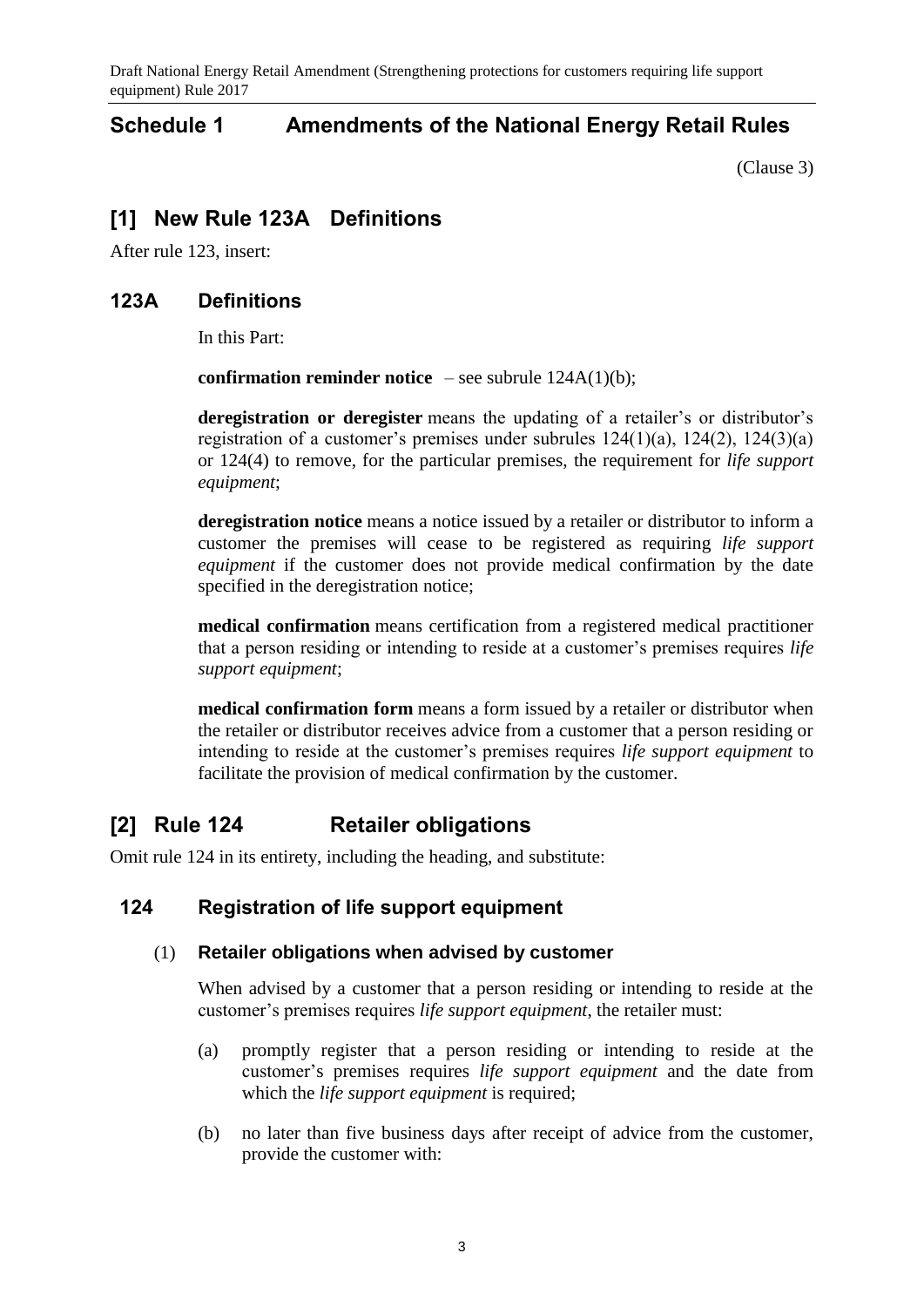- (i) a medical confirmation form;
- (ii) information explaining that, if the customer fails to provide medical confirmation, the customer's premises may be deregistered and, if so, the customer will cease to receive the protections under this Part;
- (iii) advice that there may be retailer planned interruptions under rule 59C to the supply at the address and that the retailer is required to notify them of these interruptions in accordance with rule 124B;
- (iv) advice that there may be *distributor planned interruptions* or *unplanned interruptions* to the supply at the address and that the distributor is required to notify them of a *distributor planned interruption* in accordance with rule 124B;
- (v) information to assist the customer prepare a plan of action in the case of an *unplanned interruption*; and
- (vi) an emergency telephone contact number for the distributor and the retailer (the charge for which is no more than the cost of a local call); and
- (c) promptly notify the distributor that a person residing or intending to reside at the customer's premises requires *life support equipment* and the date from which the *life support equipment* is required.

### (2) **Retailer obligations when advised by distributor**

When notified by the distributor under subrule (3)(c) the retailer must promptly register that a person residing or intending to reside at the customer's premises requires *life support equipment* and the date from which the *life support equipment* is required.

### (3) **Distributor obligations when advised by customer**

When advised by a customer that a person residing or intending to reside at the customer's premises requires *life support equipment*, the distributor must:

- (a) promptly register that a person residing or intending to reside at the customer's premises requires *life support equipment* and the date from which the *life support equipment* is required;
- (b) no later than five business days after receipt of advice from the customer, provide the customer with:
	- (i) a medical confirmation form;
	- (ii) information explaining that, if the customer fails to provide medical confirmation, the customer's premises may be deregistered and, if so, the customer will cease to receive the protections under this Part;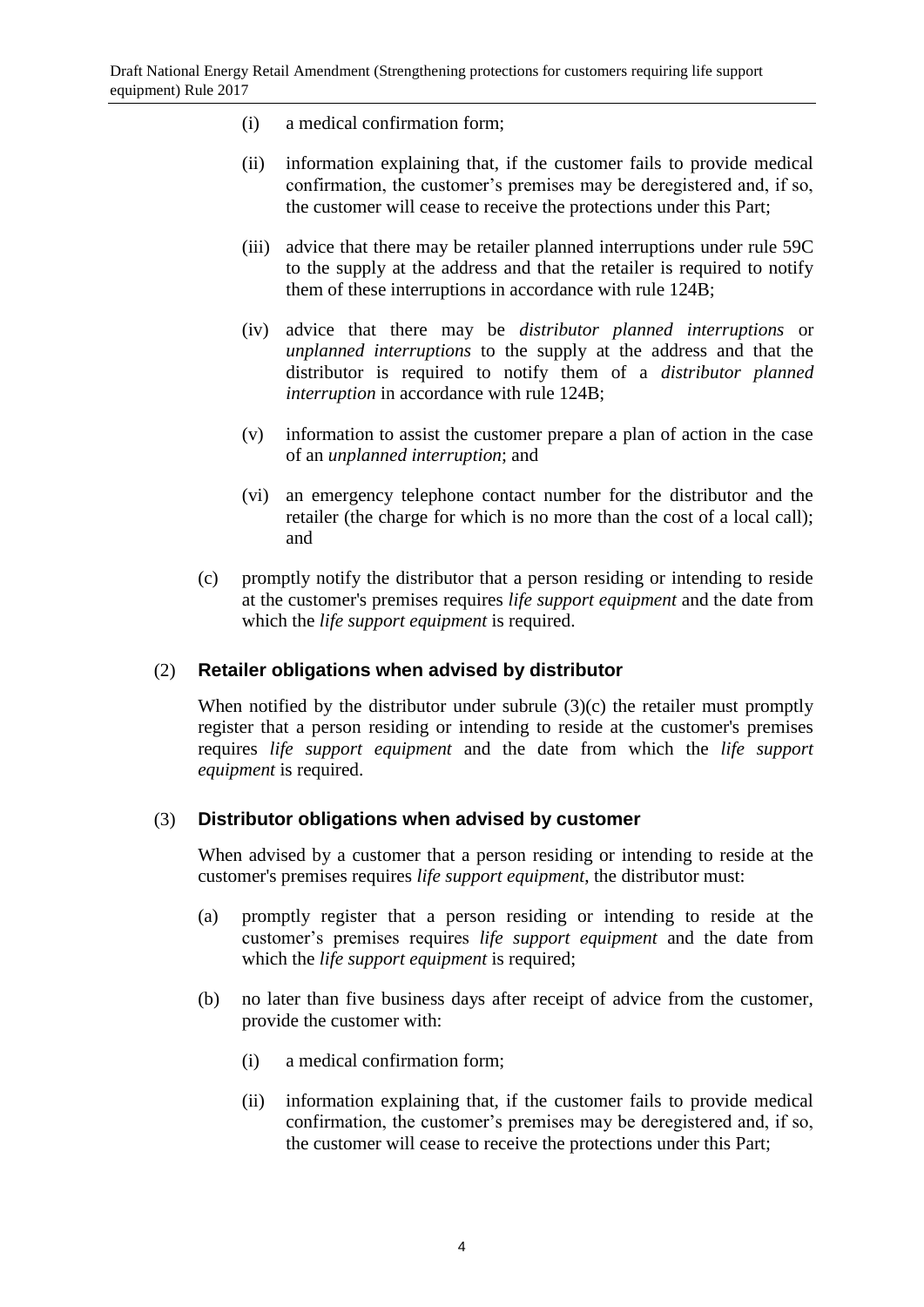- (iii) advice that there may be retailer planned interruptions under rule 59C to the supply at the address and that the retailer is required to notify them of these interruptions in accordance with rule 124B;
- (iv) advice that there may be *distributor planned interruptions* or *unplanned interruptions* to the supply at the address and that the distributor is required to notify them of a *distributor planned interruption* in accordance with rule 124B;
- (v) information to assist the customer prepare a plan of action in the case of an *unplanned interruption*; and
- (vi) an emergency telephone contact number for the distributor and the retailer (the charge for which is no more than the cost of a local call); and
- (c) promptly notify the retailer that a person residing or intending to reside at the customer's premises requires *life support equipment* and the date from which the *life support equipment* is required.

## (4) **Distributor obligations when advised by retailer**

When notified by the retailer under subrule  $(1)(c)$  the distributor must promptly register that a person residing or intending to reside at the customer's premises requires *life support equipment* and the date from which the *life support equipment* is required.

### (5) **Content of medical confirmation form**

- (a) The medical confirmation form must:
	- (i) be dated;
	- (ii) state that completion and return of the form to the retailer or distributor (as the case may be) will satisfy the requirement to provide medical confirmation under the Rules;
	- (iii) request the following information from the customer:
		- (A) property address;
		- (B) the date from which the customer requires supply of energy at the premises for the purposes of the *life support equipment*; and
		- (C) medical confirmation;
	- (iv) specify the types of equipment that fall within the definition of *life support equipment*;
	- (v) advise the date by which the customer must return the medical confirmation form to the retailer or distributor (as the case may be); and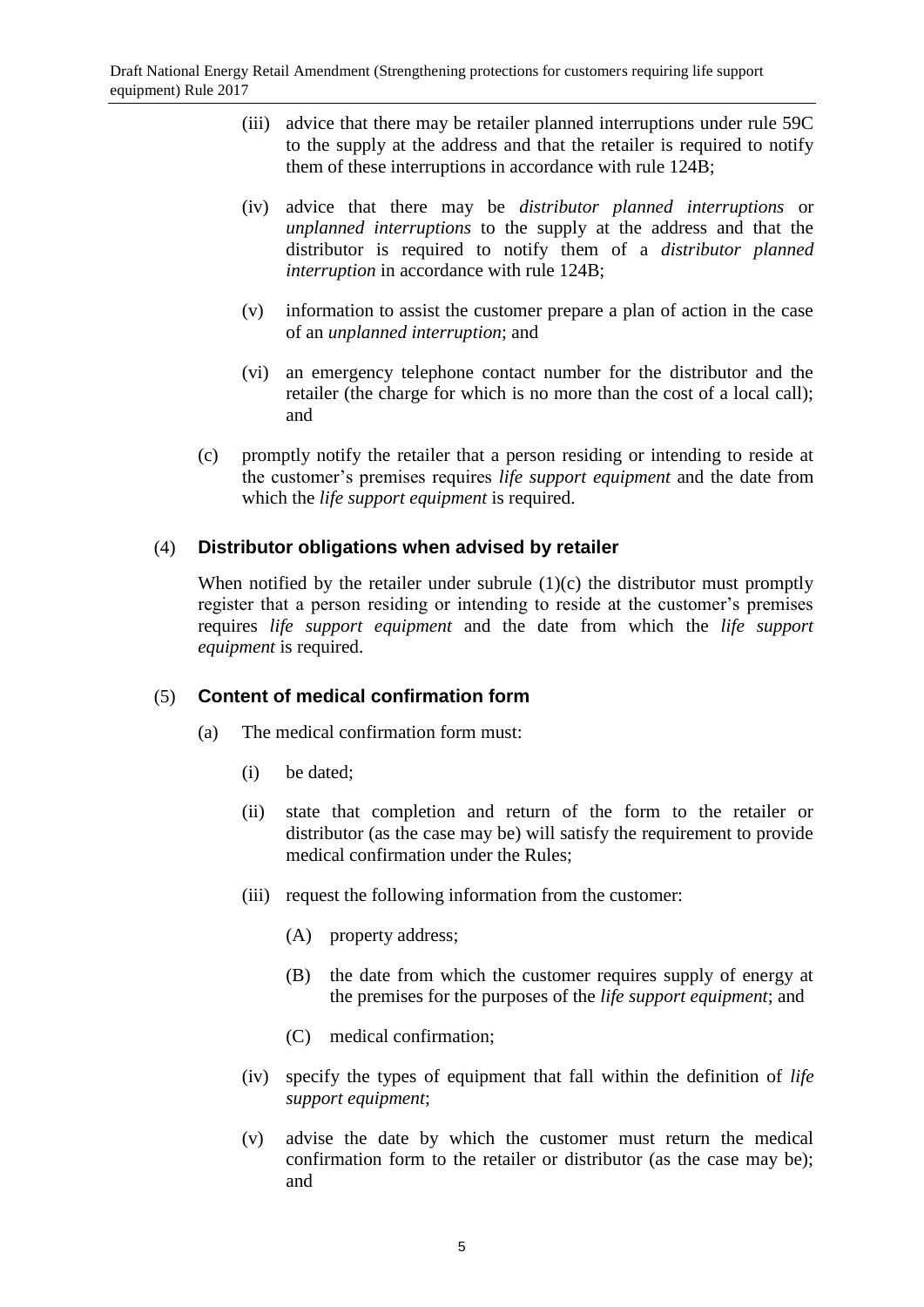(vi) advise the customer they can request an extension of time to complete and return the medical confirmation form.

#### **Note:**

The *AEMC* proposes to recommend to the COAG Energy Council that this rule is classified as a civil penalty provision for the purposes of *the Law*. (See the National Regulations, clause 6 and Schedule 1.)

## **[3] Rule 124A Registration details kept by retailer**

Omit rule 124A in its entirety, including the heading, and substitute:

## **124A Confirmation of premises as requiring life support equipment**

- (1) Subject to the requirements in rule 124, the retailer or distributor must:
	- (a) from the date of the medical confirmation form, give the customer a minimum of 50 business days to provide medical confirmation;
	- (b) provide the customer at least two notices to remind the customer that the customer must provide medical confirmation (each a **confirmation reminder notice**) during the period specified in subrule (1)(a);
	- (c) ensure the first confirmation reminder notice is provided no less than 15 business days from the date of issue of the medical confirmation form;
	- (d) ensure the second confirmation reminder notice is provided no less than 15 business days from the date of issue of the first confirmation reminder notice; and
	- (e) on request from a customer, give the customer at least one extension of time to return the medical confirmation form. The extension must be a minimum of 25 business days.
- (2) A confirmation reminder notice must:
	- (a) be dated;
	- (b) state the date by which the medical confirmation is required;
	- (c) specify the types of equipment that fall within the definition of *life support equipment*; and
	- (d) advise the customer that:
		- (i) the customer must provide medical confirmation;
		- (ii) the premises is temporarily registered as requiring *life support equipment* until the medical confirmation is received;
		- (iii) failure to provide medical confirmation may result in the premises being deregistered; and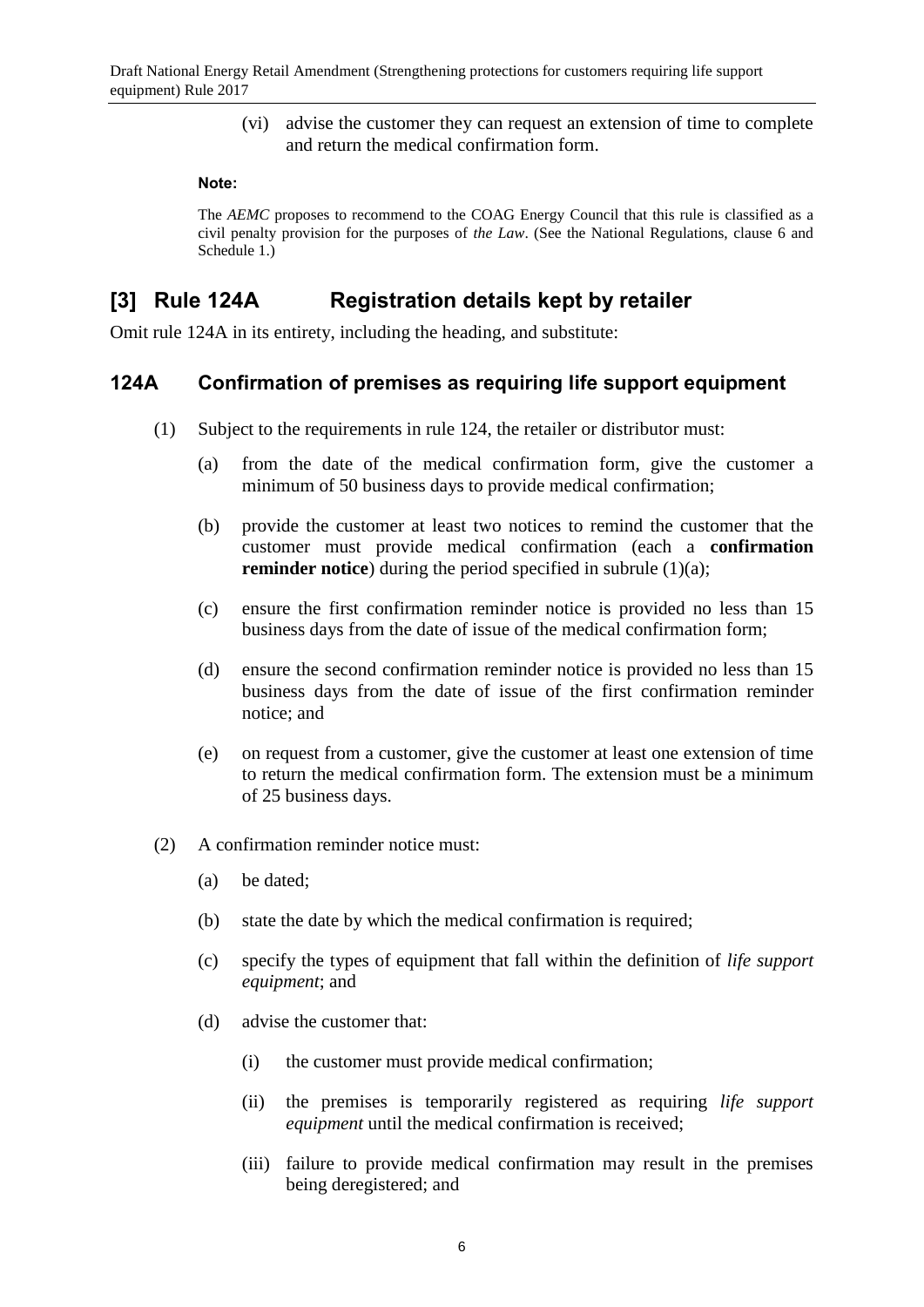(iv) the customer can request an extension of time to provide medical confirmation.

#### **Note:**

The *AEMC* proposes to recommend to the COAG Energy Council that this rule is classified as a civil penalty provision for the purposes of *the Law*. (See the National Regulations, clause 6 and Schedule 1.)

## **[4] New Rule 124B Ongoing retailer and distributor obligations**

After rule 124A, insert:

## **124B Ongoing retailer and distributor obligations**

### (1) **Retailer obligations**

Where a retailer is required to register a customer's premises under subrule  $124(1)(a)$  or  $124(2)$ , the retailer has the following ongoing obligations:

- (a) give the distributor relevant information about the *life support equipment* requirements for a customer's premises for the purposes of updating the distributor's registration under subrule 124(3)(a) or 124(4), unless the relevant information was provided to the retailer by the distributor;
- (b) when advised by a customer or distributor of any updates to the *life support equipment* requirements for the customer's premises, update the registration;
- (c) except in the case of a retailer planned interruption under rule 59C, not arrange for the de-energisation of the premises from the date the *life support equipment* will be required at the premises; and
- (d) in the case of a retailer planned interruption under rule 59C, give the customer at least four business days written notice of the retailer planned interruption to supply at the premises (the four business days to be counted from, but not including the date of receipt of the notice).

### **Note:**

The *AEMC* proposes to recommend to the COAG Energy Council that this subrule is classified as a civil penalty provision for the purposes of *the Law*. (See the National Regulations, clause 6 and Schedule 1.)

## (2) **Distributor obligations**

Where a distributor is required to register a customer's premises under subrule  $124(3)(a)$  or  $124(4)$ , the distributor has the following ongoing obligations:

(a) give the retailer relevant information about the *life support equipment* requirements for a customer's premises for the purposes of updating the retailer's registration under subrule 124(1)(a) or 124(2), unless the relevant information was provided to the distributor by the retailer;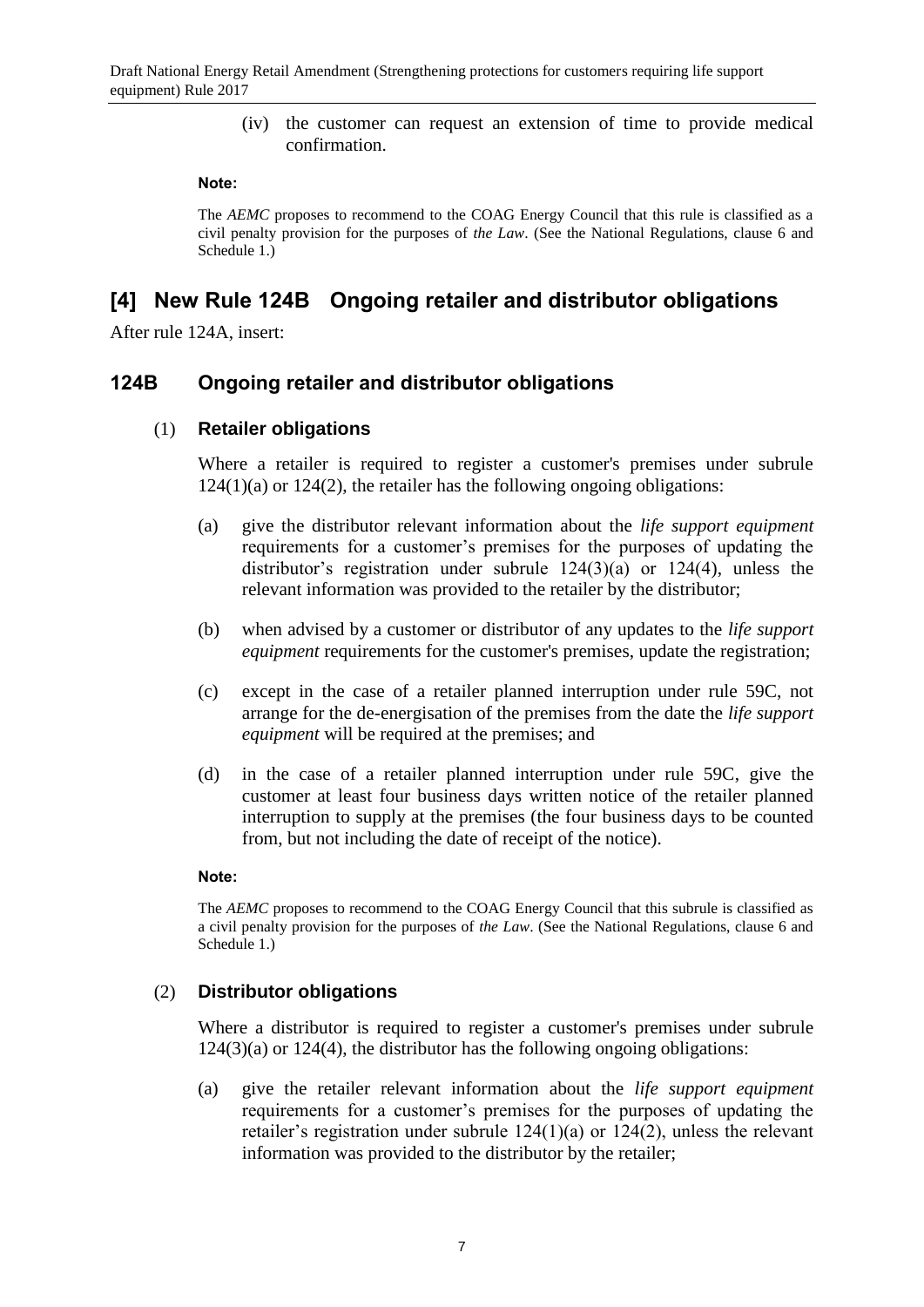- (b) when advised by a customer or retailer of any updates to the *life support equipment* requirements for the customer's premises, update the registration;
- (c) except in the case of an *interruption*, not arrange for the de-energisation of the premises from the date the *life support equipment* will be required at the premises; and
- (d) in the case of an *interruption* that is a *distributor planned interruption*, give the customer at least four business days written notice of the *interruption* to supply at the premises (the four business days to be counted from, but not including the date of receipt of the notice).

### **Note:**

The *AEMC* proposes to recommend to the COAG Energy Council that this subrule is classified as a civil penalty provision for the purposes of *the Law*. (See the National Regulations, clause 6 and Schedule 1.)

# **[5] Rule 125 Distributor obligations**

Omit rule 125 in its entirety, including the heading, and substitute:

# **125 Deregistration of premises**

- (1) A retailer or distributor may only deregister a customer's premises in the circumstances permitted by this rule 125.
- (2) If a customer's premises is deregistered:
	- (a) by a retailer, the retailer must, within five business days, notify the distributor of the date of deregistration;
	- (b) by a distributor, the distributor must, within five business days, notify the retailer of the date of deregistration; and
	- (c) the retailer and the distributor must update their registrations under subrules 124(1)(a), 124(2), 124(3)(a) and 124(4) as required by rule 126.

## **Cessation of retailer and distributor obligations after de-registration**

(3) The retailer and distributor obligations in rule 124B cease to apply once a premises is validly deregistered.

## **Deregistration where medical confirmation not provided**

- (4) Where a customer, whose premises have been registered by a retailer under subrule  $124(1)(a)$ , fails to provide medical confirmation, the retailer may deregister the customer's premises only when:
	- (a) the retailer has complied with the requirements in rule 124A;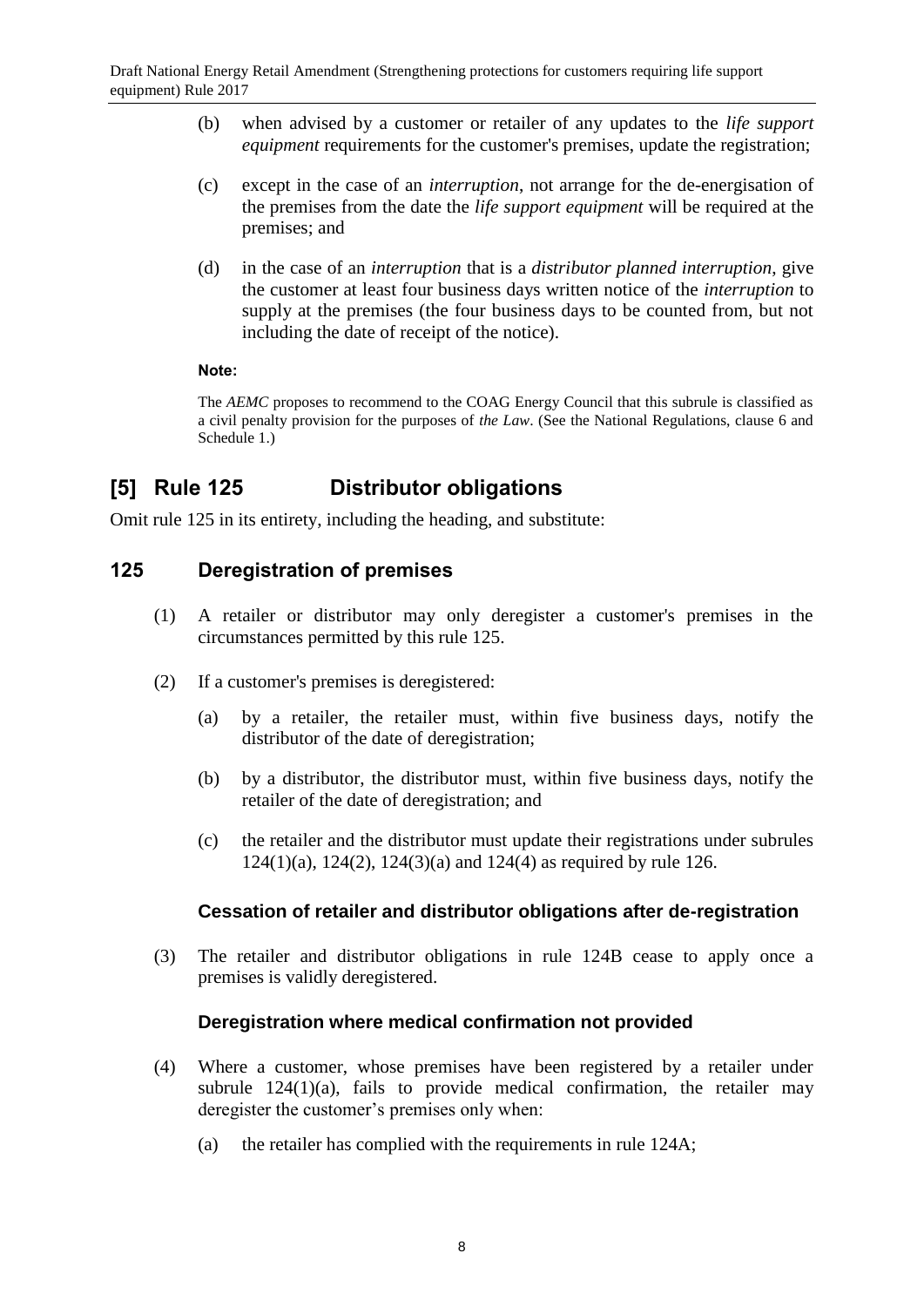- (b) the retailer has, in addition, taken reasonable steps to contact the customer in connection with the customer's failure to provide medical confirmation in one of the following ways:
	- (i) in person;
	- (ii) by telephone; or
	- (iii) by electronic means;
- (c) the retailer has provided the customer with a deregistration notice no less than 15 days from the date of issue of the second confirmation reminder notice; and
- (d) the customer has not provided medical confirmation before the date for deregistration specified in the deregistration notice.
- (5) Where a customer, whose premises have been registered by a distributor under subrule  $124(3)(a)$ , fails to provide medical confirmation, the distributor may deregister the customer's premises only when:
	- (a) the distributor has complied with the requirements in rule 124A;
	- (b) the distributor has, in addition, taken reasonable steps to contact the customer in connection with the customer's failure to provide medical confirmation in one of the following ways:
		- (i) in person;
		- (ii) by telephone; or
		- (iii) by electronic means;
	- (c) the distributor has provided the customer with a deregistration notice no less than 15 days from the date of issue of the second confirmation reminder notice; and
	- (d) the customer has not provided medical confirmation before the date for deregistration specified in the deregistration notice.
- (6) A deregistration notice must:
	- (a) be dated;
	- (b) specify the date on which the customer's premises will be deregistered, which must be at least fifteen business days from the date of the deregistration notice;
	- (c) advise the customer the premises will cease to be registered as requiring *life support equipment* unless medical confirmation is provided before the date for deregistration; and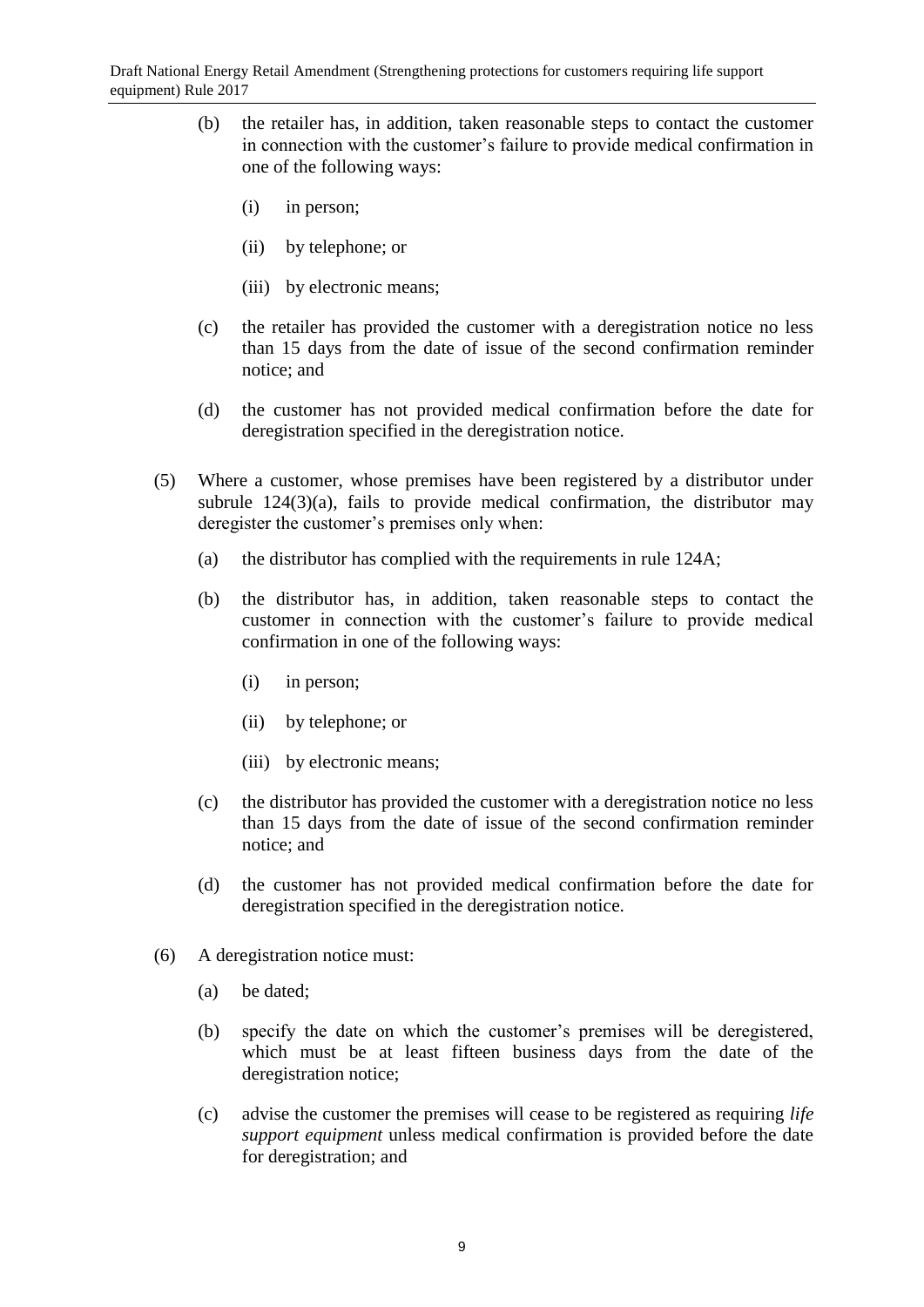- (d) advise the customer that the customer will no longer receive the protections under this Part when the premises is deregistered.
- (7) In the case of deregistration under subrule (4):
	- (a) the retailer must, within five business days of deregistration, provide the distributor with a copy of the deregistration notice sent to the customer; and
	- (b) the distributor may deregister a customer's premises registered under subrule 124(4) after being notified by the retailer that the retailer has deregistered the customer's premises pursuant to subrule (4).
- (8) In the case of deregistration under subrule (5):
	- (a) the distributor must, within five business days of deregistration, provide the retailer with a copy of the deregistration notice sent to the customer; and
	- (b) the retailer may deregister a customer's premises registered under subrule 124(2) after being notified by the distributor that the distributor has deregistered the customer's premises pursuant to subrule (5).

### **Deregistration where there is a change in the customer's circumstances**

- (9) Where a customer whose premises have been registered by a retailer under subrule 124(1)(a) or 124(2) advises the retailer that the person for whom the *life support equipment* is required has vacated the premises or no longer requires the *life support equipment*, the retailer:
	- (a) must within five business days inform the distributor of the advice received from the customer;
	- (b) must take reasonable steps to verify the advice with the customer, but need only do so for three business days from the date the customer provides the advice; and
	- (c) may, after this three business day period, deregister the customer's premises.
- (10) Where a customer whose premises have been registered by a distributor under subrule  $124(3)(a)$  or  $124(4)$  advises the distributor that the person for whom the *life support equipment* is required has vacated the premises or no longer requires the *life support equipment*, the distributor:
	- (a) must within five business days inform the retailer of the advice received from the customer;
	- (b) must take reasonable steps to verify the advice with the customer, but need only do so for three business days from the date the customer provides the advice; and
	- (c) may, after this three business day period, deregister the customer's premises.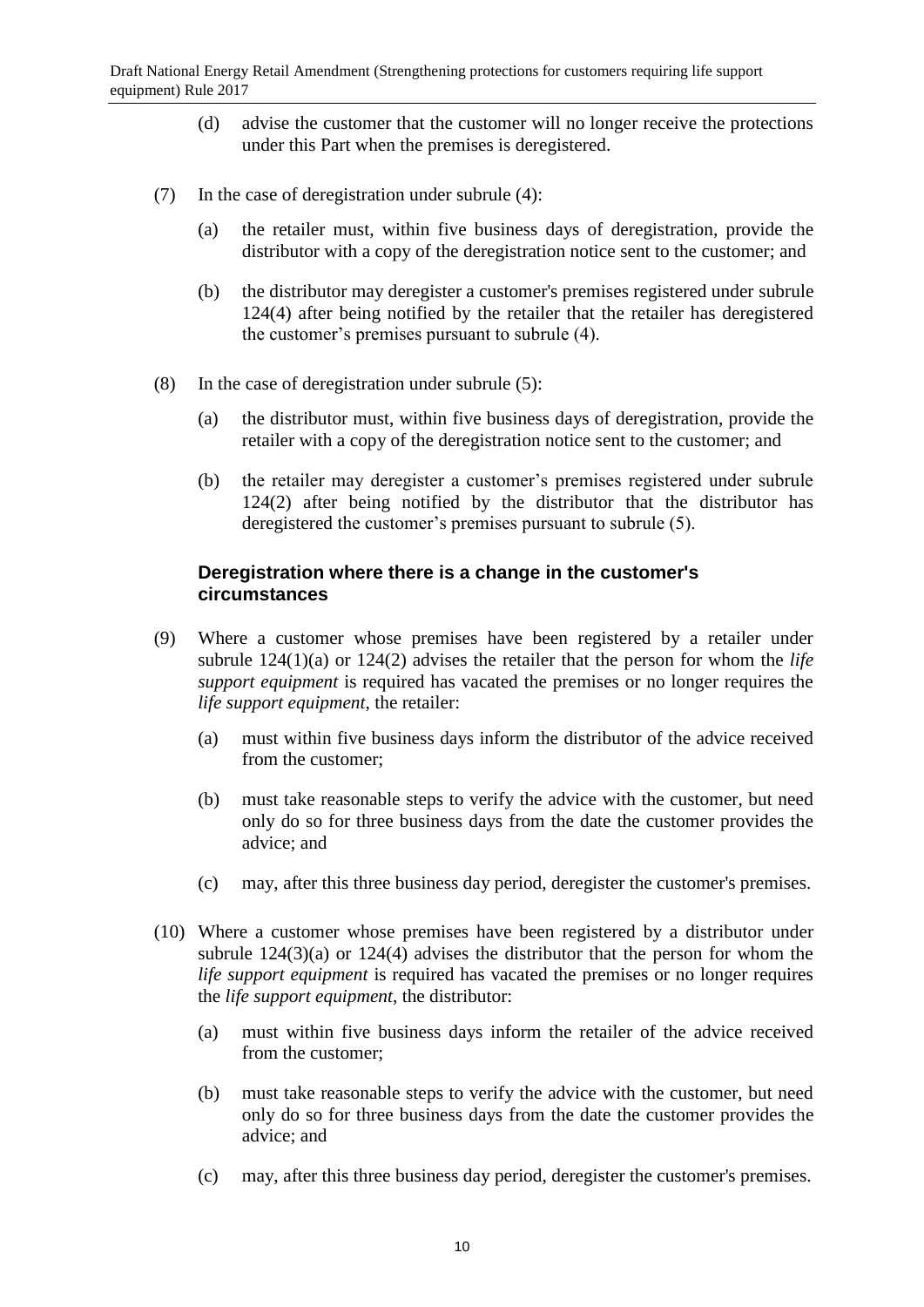- (11) Where a retailer receives information from a distributor further to subrule  $(10)(a)$ , the retailer:
	- (a) must take reasonable steps to verify the advice with the customer, but need only do so for three business days from the date the retailer receives the information from the distributor; and
	- (b) may, after this three business day period, deregister the customer's premises.
- (12) Where a distributor receives information from a retailer further to subrule (9)(a), the distributor:
	- (a) must take reasonable steps to verify the advice with the customer, but need only do so for three business days from the date the distributor receives the information from the retailer; and
	- (b) may, after this three business day period, deregister the customer's premises.
- (13) A retailer or distributor may, at any time, request a customer whose premises have been registered under rule 124 to confirm whether the person for whom *life support equipment* is required still resides at the premises or still requires *life support equipment*.

# **[6] Rule 126 Registration details kept by distributor**

Omit rule 126 in its entirety, including the heading, and substitute:

## **126 Registration and deregistration details must be kept by retailers and distributors**

Retailers and distributors must:

- (a) establish policies, systems and procedures for registering and deregistering a premises as requiring *life support equipment* to facilitate compliance with the requirements in this Part.
- (b) ensure that *life support equipment* registration and deregistration details entered in accordance with rules 124, 124A, 124B and 125 are kept up to date, including:
	- (i) the date when the customer requires supply of energy at the premises for the purposes of the *life support equipment*;
	- (ii) when medical confirmation was received from the customer;
	- (iii) the date when the premises is deregistered and the reason for deregistration; and
	- (iv) a record of communications with the customer required by rules 124A and 125.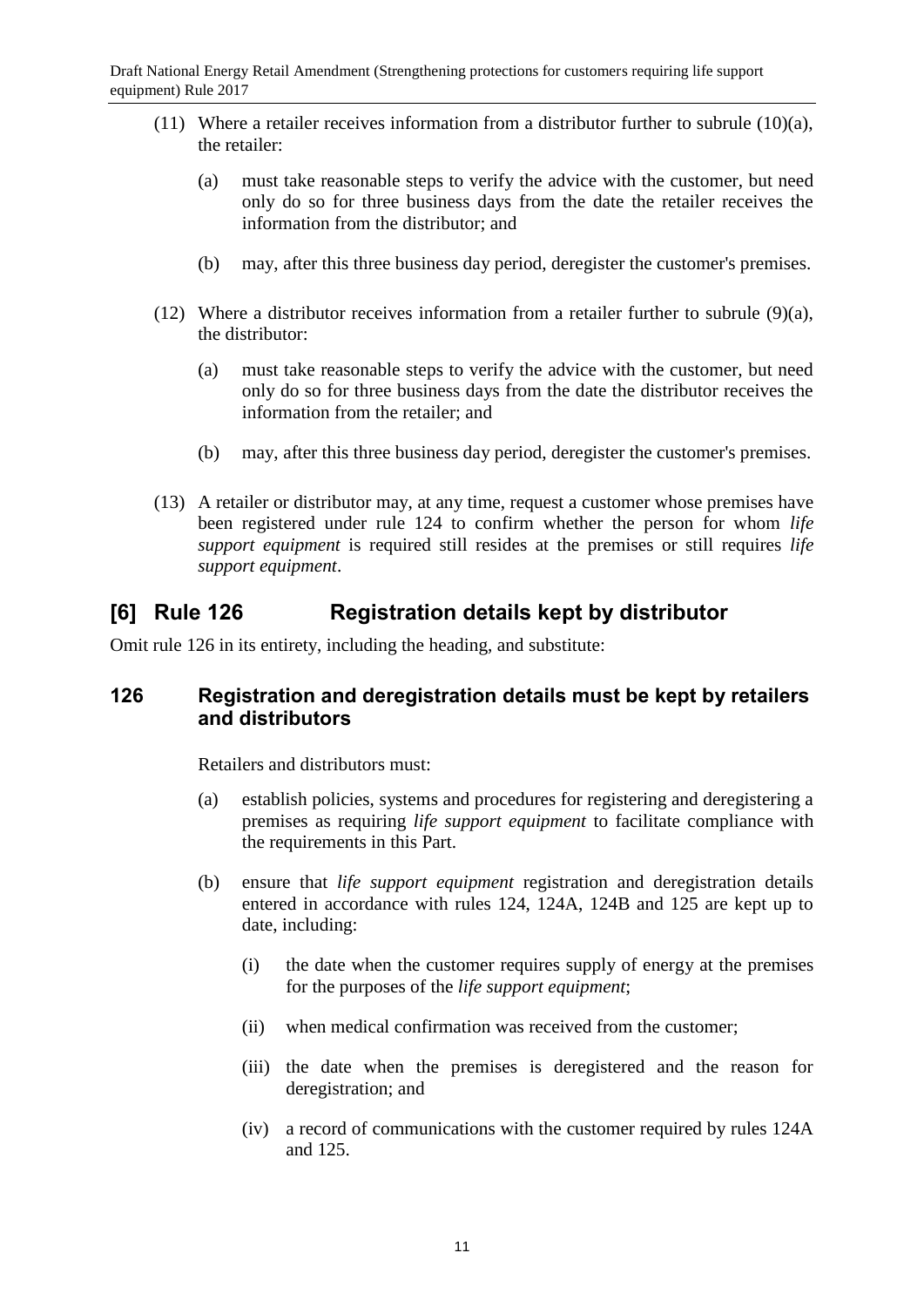#### **Note:**

The *AEMC* proposes to recommend to the COAG Energy Council that this rule is classified as a civil penalty provision for the purposes of *the Law*. (See the National Regulations, clause 6 and Schedule 1.)